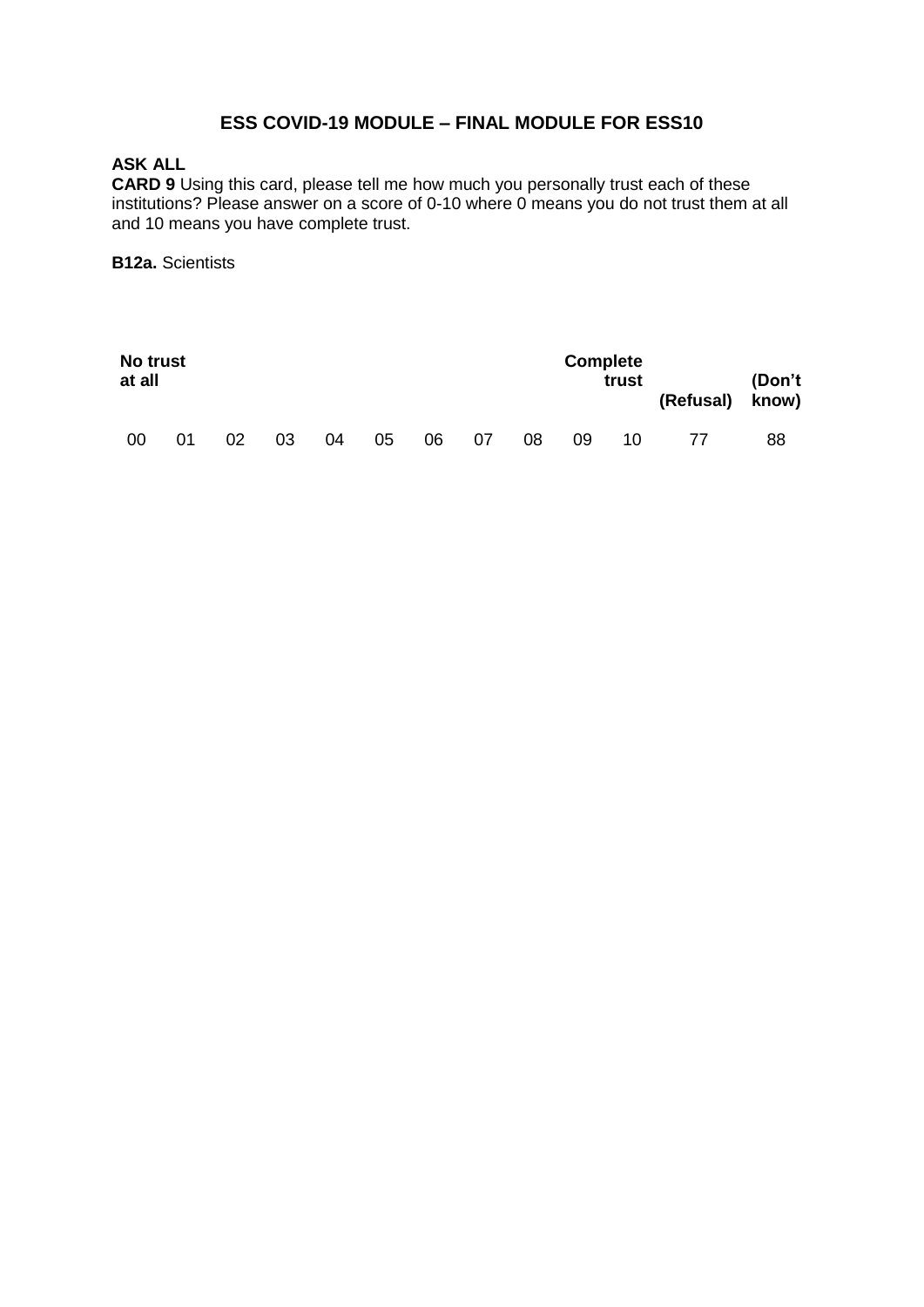**SECTION K<sup>1</sup>**

**ASK ALL**

 $\overline{a}$ 

**Now some final questions on different topics.**

**CARD 89** How much do you agree or disagree with the following statements?

**K1.** A small secret group of people is responsible for making all major decisions in world politics.

**K2.** Groups of scientists manipulate, fabricate, or suppress evidence in order to deceive the public.

- Agree strongly 1
	- Agree 2
- Neither agree nor disagree 3
	- Disagree 4
	- Disagree strongly 5
		- (Refusal) 7
		- (Don't know) 8

**CAPI RANDOMISATION: automated random allocation to Group 1 or Group 2, each comprising approximately half of the sample. K3 should be programmed automatically in the CAPI script and NOT displayed/asked in the interview.**

| K3 | <b>RECORD OUTCOME OF CAPI RANDOMISATION</b> |              |                                                          |  |
|----|---------------------------------------------|--------------|----------------------------------------------------------|--|
|    | <b>GROUP 1</b>                              | $\mathbf{1}$ | <b>GO TO</b><br><b>INTRODUCTION</b><br><b>BEFORE K4a</b> |  |
|    | <b>GROUP 2</b>                              | $\sqrt{2}$   | <b>GO TO</b><br><b>INTRODUCTION</b><br><b>BEFORE K4b</b> |  |

<sup>1</sup> This module is optional for countries. It can only be included in countries that are not including any country-specific questions. For countries not including this module, the showcards included here (numbers 89-100) should be removed from the showcard pack.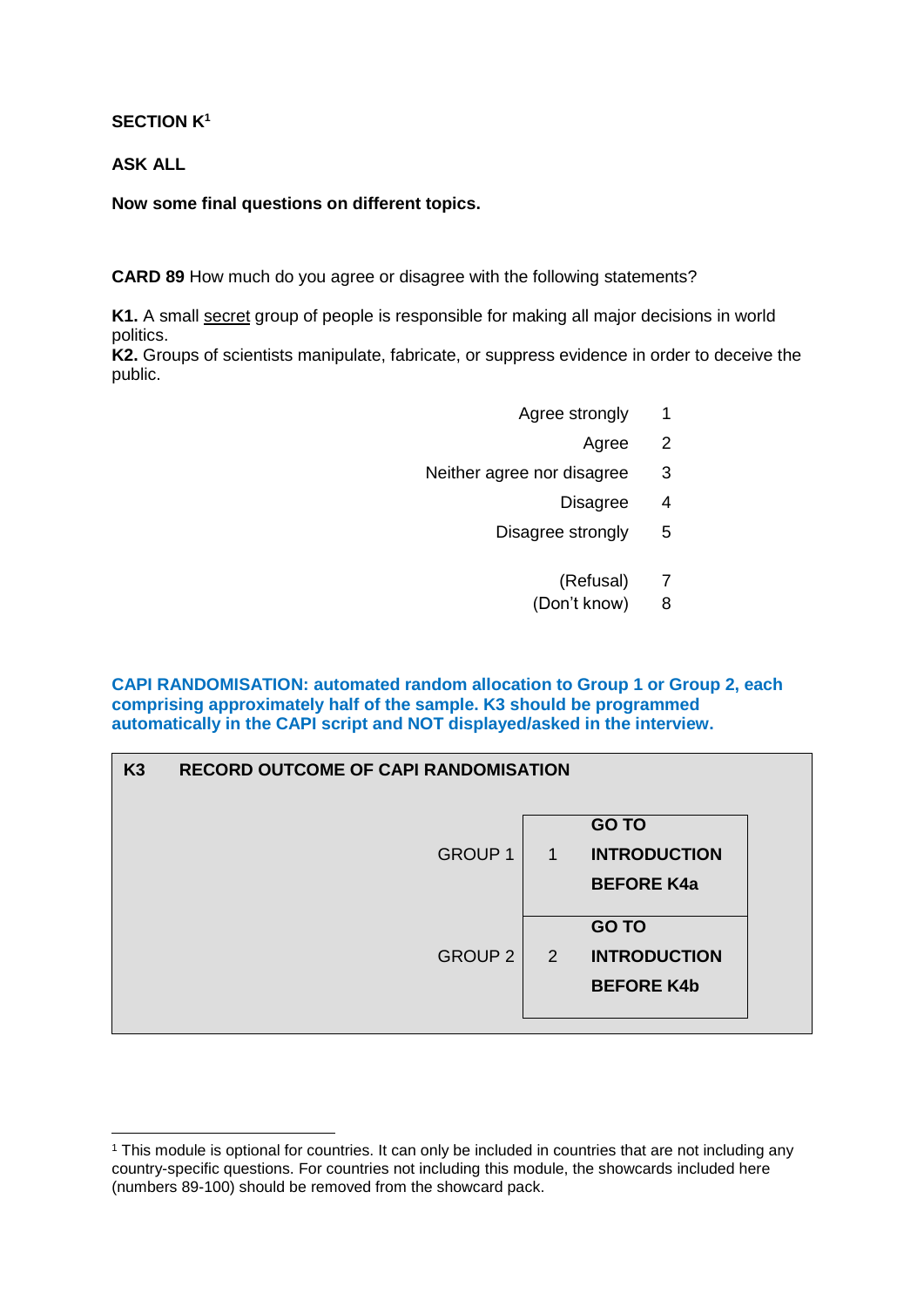#### **ASK IF GROUP 1 AT K3**

#### **The next set of questions ask about your opinion on different government priorities when fighting a pandemic.**

**K4a CARD 90** Is it more important to prioritise public health or economic activity when fighting a pandemic? Please answer on a score from 0-10 using this card, where 0 means it is much more important to prioritise public health and 10 means it is much more important to prioritise economic activity.

| <b>Much</b><br>more<br>important<br>to<br>prioritise<br>public<br>health |    |    |    |    |    |    |    |    | important<br>economic | <b>Much</b><br>more<br>to<br>prioritise<br>activity | (Refusal) | (Don't<br>know) |
|--------------------------------------------------------------------------|----|----|----|----|----|----|----|----|-----------------------|-----------------------------------------------------|-----------|-----------------|
| 00                                                                       | 01 | 02 | 03 | 04 | 05 | 06 | 07 | 08 | 09                    | 10                                                  |           | 88              |

**K5a CARD 91** Is it more important for governments to monitor and track the public or to maintain public privacy when fighting a pandemic? Please answer on a score from 0- 10 using this card, where 0 means it is much more important to monitor and track the public and 10 means it is much more important to maintain public privacy.

| <b>Much</b><br>more<br>important<br>to<br>monitor<br>and track<br>the<br>public |    |    |    |    |    |    |    |    | important | <b>Much</b><br>more<br>to<br>maintain<br>public<br>privacy | (Refusal) | (Don't<br>know) |
|---------------------------------------------------------------------------------|----|----|----|----|----|----|----|----|-----------|------------------------------------------------------------|-----------|-----------------|
| 00                                                                              | 01 | 02 | 03 | 04 | 05 | 06 | 07 | 08 | 09        | 10                                                         | 77        | 88              |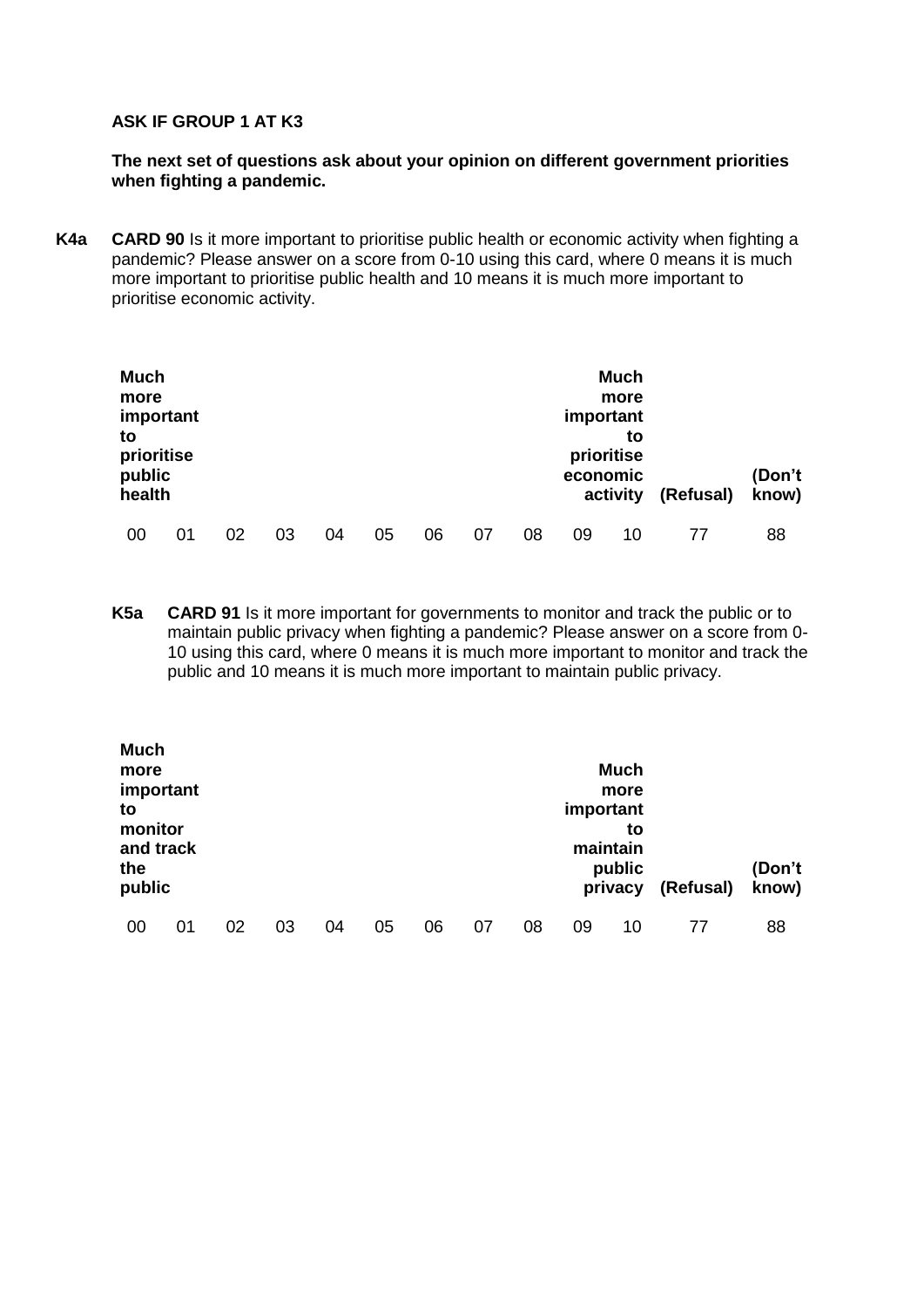### **ASK IF GROUP 2 AT K3**

#### **The next set of questions ask about your opinion on different government priorities.**

**K4b CARD 90** Is it more important to prioritise public health or economic activity? Please answer on a score from 0-10 using this card, where 0 means it is much more important to prioritise public health and 10 means it is much more important to prioritise economic activity.

| <b>Much</b><br>more<br>important<br>to<br>prioritise<br>public<br>health |    |    |    |    |    |    |    |    | important<br>economic | <b>Much</b><br>more<br>to<br>prioritise<br>activity | (Refusal) | (Don't<br>know) |
|--------------------------------------------------------------------------|----|----|----|----|----|----|----|----|-----------------------|-----------------------------------------------------|-----------|-----------------|
| 00                                                                       | 01 | 02 | 03 | 04 | 05 | 06 | 07 | 08 | 09                    | 10                                                  |           | 88              |

**K5b CARD 91** Is it more important for governments to monitor and track the public or to maintain public privacy? Please answer on a score from 0-10 using this card, where 0 means it is much more important to monitor and track the public and 10 means it is much more important to maintain public privacy.

| <b>Much</b><br>more<br>important<br>to<br>monitor<br>and track<br>the |    |    |    |    |    |    |    |    | important | <b>Much</b><br>more<br>to<br>maintain<br>public |           | (Don't |
|-----------------------------------------------------------------------|----|----|----|----|----|----|----|----|-----------|-------------------------------------------------|-----------|--------|
| public                                                                |    |    |    |    |    |    |    |    |           | privacy                                         | (Refusal) | know)  |
| 00                                                                    | 01 | 02 | 03 | 04 | 05 | 06 | 07 | 08 | 09        | 10                                              | 77        | 88     |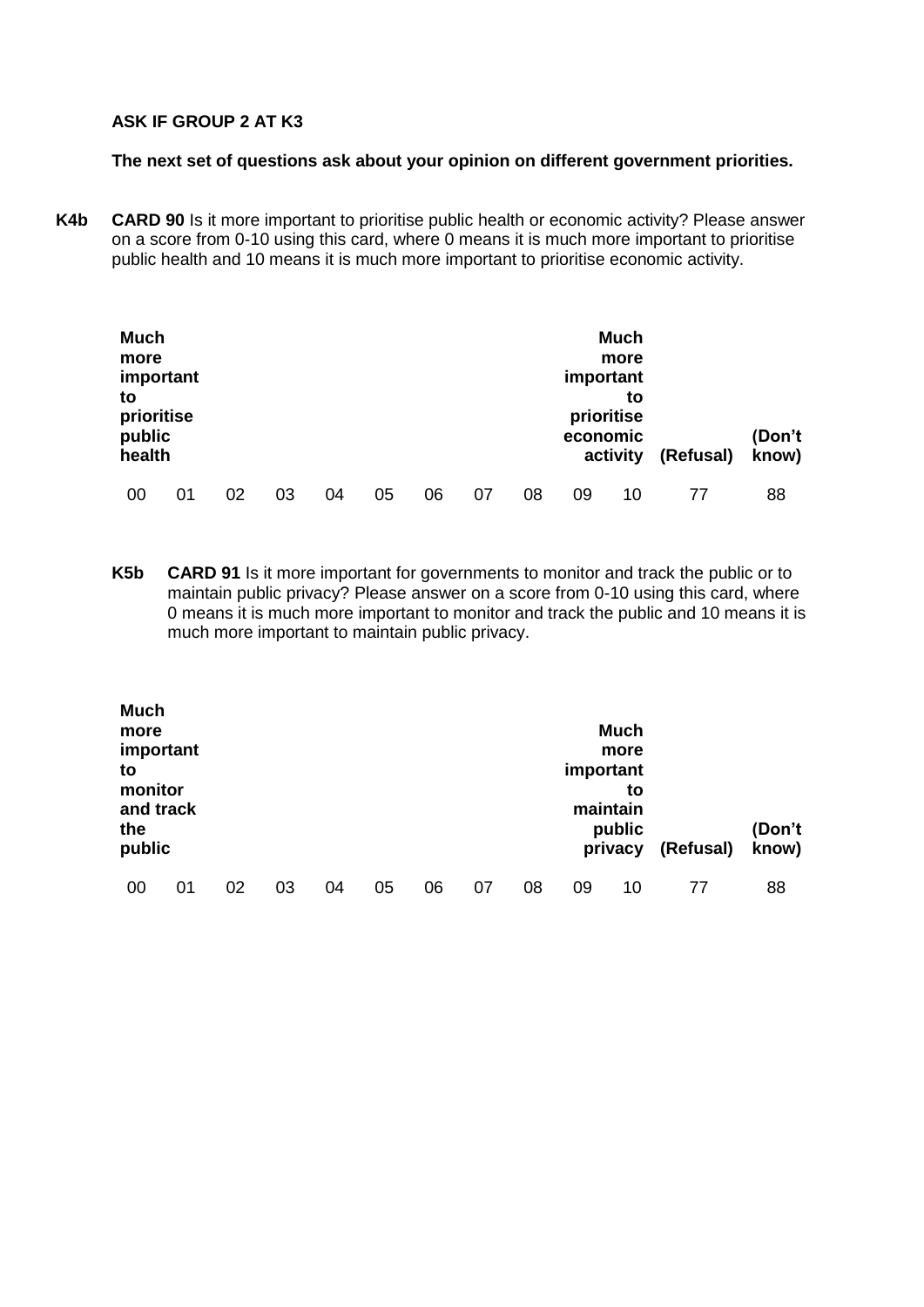#### **ASK IF GROUP 1 AT K3**

**Now some more questions on different government priorities when fighting a pandemic.**

#### **ASK IF GROUP 2 AT K3**

#### **Now some questions on different government priorities when fighting a pandemic.**

## **ASK ALL**

**K6 CARD 92** Is it more important for you personally to follow government rules or to make your own decisions when fighting a pandemic? Please answer on a score from 0-10 using this card, where 0 means it is much more important to follow government rules and 10 means it is much more important to make your own decisions.

| <b>Much more</b><br>important<br>to follow<br>government<br>rules |    |    |    |    |    |    |    |    | important | <b>Much</b><br>more<br>to make<br><b>your own</b><br>decisions | (Refusal) | (Don't<br>know) |
|-------------------------------------------------------------------|----|----|----|----|----|----|----|----|-----------|----------------------------------------------------------------|-----------|-----------------|
| 00                                                                | 01 | 02 | 03 | 04 | 05 | 06 | 07 | 08 | 09        | 10                                                             |           | 88              |

**K7 CARD 93** Using this card, how important is it for [country] to close its borders when fighting a pandemic?

|     | Not at all<br>important |    |    |    |    |     |     |    | <b>Extremely</b> |    | important (Refusal) know) | (Don't |
|-----|-------------------------|----|----|----|----|-----|-----|----|------------------|----|---------------------------|--------|
| -00 | 01                      | 02 | 03 | 04 | 05 | -06 | -07 | 08 | 09               | 10 |                           | 88     |

**K8 STILL CARD 93** Still using this card, how important is it to restrict people's movement between different parts of [country] when fighting a pandemic?

| Not at all<br>important |    |    |    |    |    |    |    |    | <b>Extremely</b> |    | important (Refusal) know) | (Don't |
|-------------------------|----|----|----|----|----|----|----|----|------------------|----|---------------------------|--------|
| - 00                    | 01 | 02 | 03 | 04 | 05 | 06 | 07 | 08 | 09               | 10 |                           | 88     |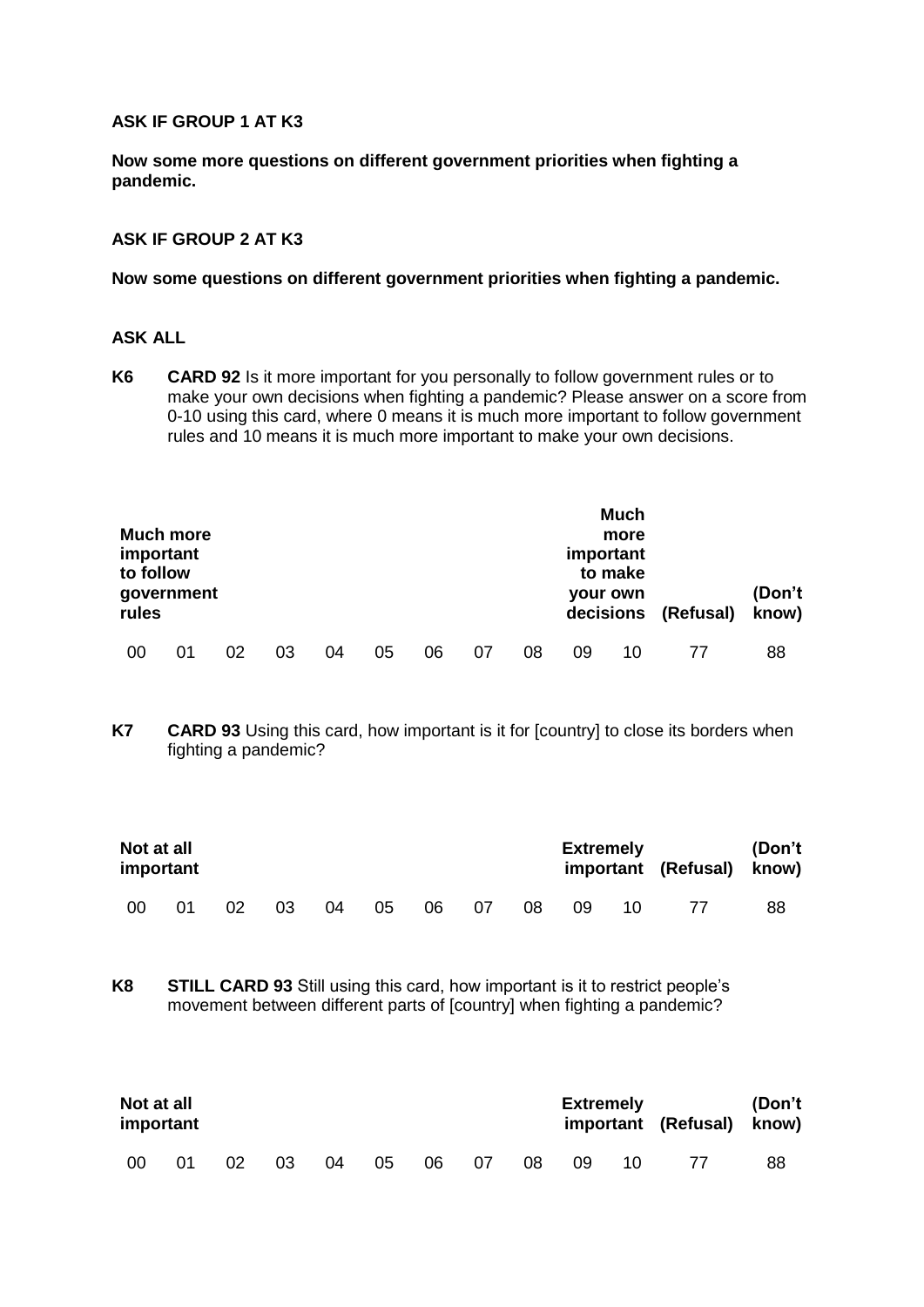**K9 CARD 94** Overall, how satisfied are you with the [country] government's handling of the coronavirus pandemic? Please answer using this card, where 0 means extremely dissatisfied and 10 means extremely satisfied.

**INTERVIEWER: If the respondent cannot answer due to a change of government during the pandemic period, please select "Don't know".**

|    | <b>Extremely</b><br>dissatisfied |    |    |    |    |      |     |     |    | <b>Extremely</b> | satisfied (Refusal) know) | (Don't |
|----|----------------------------------|----|----|----|----|------|-----|-----|----|------------------|---------------------------|--------|
| 00 | 01                               | 02 | 03 | 04 | 05 | 06 — | -07 | -08 | 09 | 10 I             |                           | 88     |

**CARD 94** Still using this card, please tell me how satisfied you are with the government's response to the coronavirus pandemic in [country] regarding support for the following groups? Please answer on a score of 0-10, where 0 means extremely dissatisfied and 10 means extremely satisfied.

|                 |                                                                           |    |    |    |    | <b>Extremely (Refu (Don't</b><br>satisfied -sal) know) |    |    |    |    |    |    |    |    |
|-----------------|---------------------------------------------------------------------------|----|----|----|----|--------------------------------------------------------|----|----|----|----|----|----|----|----|
| K <sub>10</sub> | People who<br>have<br>experienced<br>job losses or<br>losses of<br>income | 00 | 01 | 02 | 03 | 04                                                     | 05 | 06 | 07 | 08 | 09 | 10 | 77 | 88 |
| K <sub>11</sub> | Elderly<br>people in<br>care<br>homes                                     | 00 | 01 | 02 | 03 | 04                                                     | 05 | 06 | 07 | 08 | 09 | 10 | 77 | 88 |
| K <sub>12</sub> | <b>Families with</b><br>school-aged<br>children                           | 00 | 01 | 02 | 03 | 04                                                     | 05 | 06 | 07 | 08 | 09 | 10 | 77 | 88 |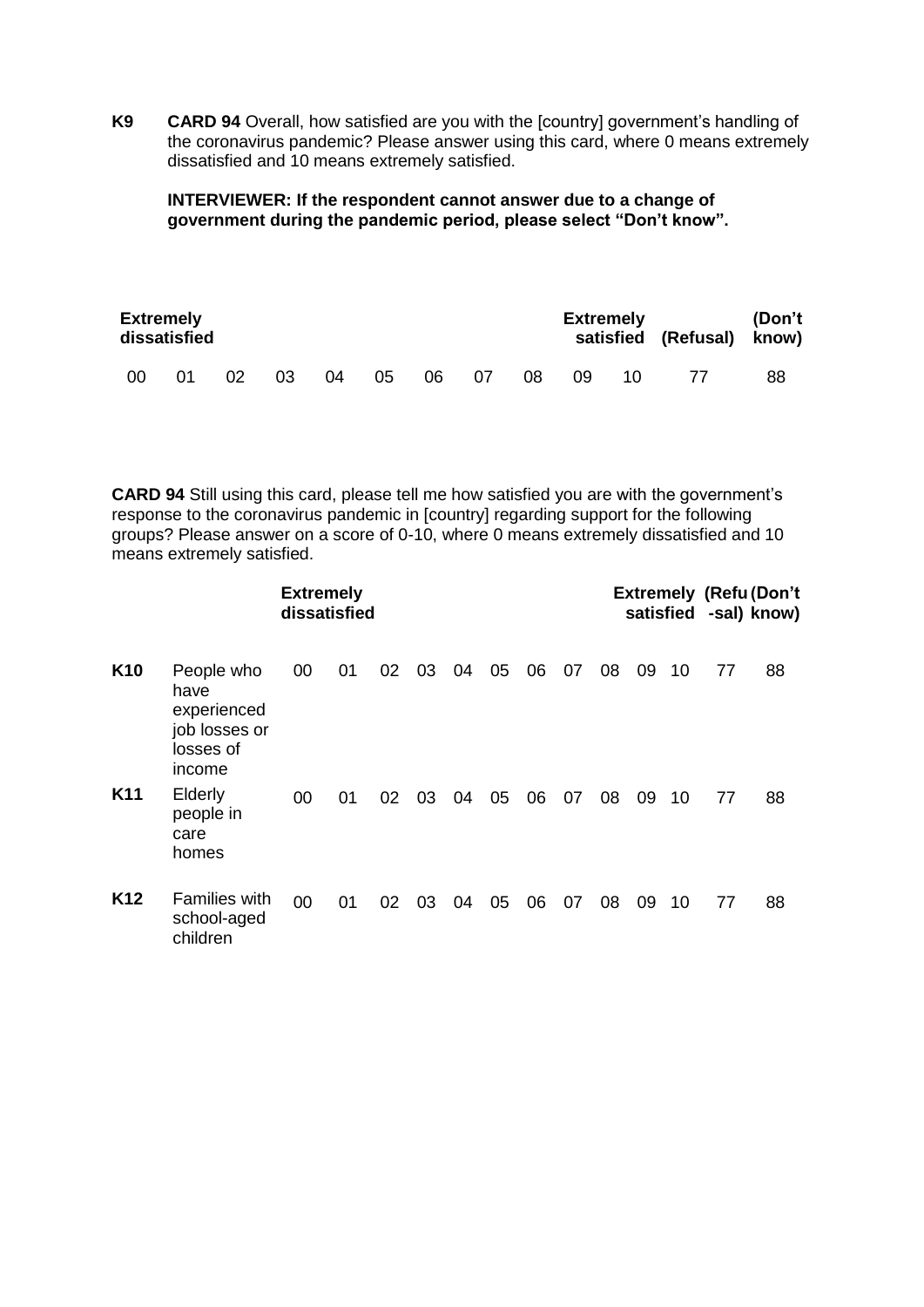**K13 STILL CARD 94** Still using this card, please tell me how satisfied you are with the way health services in [country] coped with the coronavirus pandemic and its consequences?

| <b>Extremely</b><br>dissatisfied |    |    |    |    |    |    |     | <b>Extremely</b> |    | satisfied (Refusal) know) | (Don't |    |
|----------------------------------|----|----|----|----|----|----|-----|------------------|----|---------------------------|--------|----|
| 00                               | 01 | 02 | 03 | 04 | 05 | 06 | -07 | 08               | 09 | 10                        |        | 88 |

**K14 CARD 95** There are different views on how the [country] government balanced protecting the economy and protecting people's health when responding to the coronavirus pandemic. Please say how you think the [country] government responded using the scale on this card.

| too much | They placed far<br>importance on<br>protecting the<br>economy and<br>not enough on<br>protecting<br>people's health |    |    | They got<br>balance<br>about<br>right |    |    |    |    | They placed far<br>too much<br>importance on<br>protecting<br>people's health<br>and not enough<br>on protecting<br>the economy |    | (Refusal) | (Don't<br>Know) |
|----------|---------------------------------------------------------------------------------------------------------------------|----|----|---------------------------------------|----|----|----|----|---------------------------------------------------------------------------------------------------------------------------------|----|-----------|-----------------|
| 00       | ი1                                                                                                                  | በ2 | 03 | 04                                    | 05 | 06 | 07 | 08 | 09                                                                                                                              | 10 |           | 88              |

**K15 CARD 96** Using this card, please tell me to what extent you trust the national government in [country] to deal with the impact of the coronavirus pandemic. Please answer on a score of 0-10 where 0 means you do not trust the government at all and 10 means you have complete trust.

| No trust<br>at all |    |    |    |    |    |    |    |    | <b>Complete</b> | trust | (Refusal) know) | (Don't |
|--------------------|----|----|----|----|----|----|----|----|-----------------|-------|-----------------|--------|
| 00                 | 01 | 02 | 03 | 04 | 05 | 06 | 07 | 08 | 09              | 10    |                 | 88     |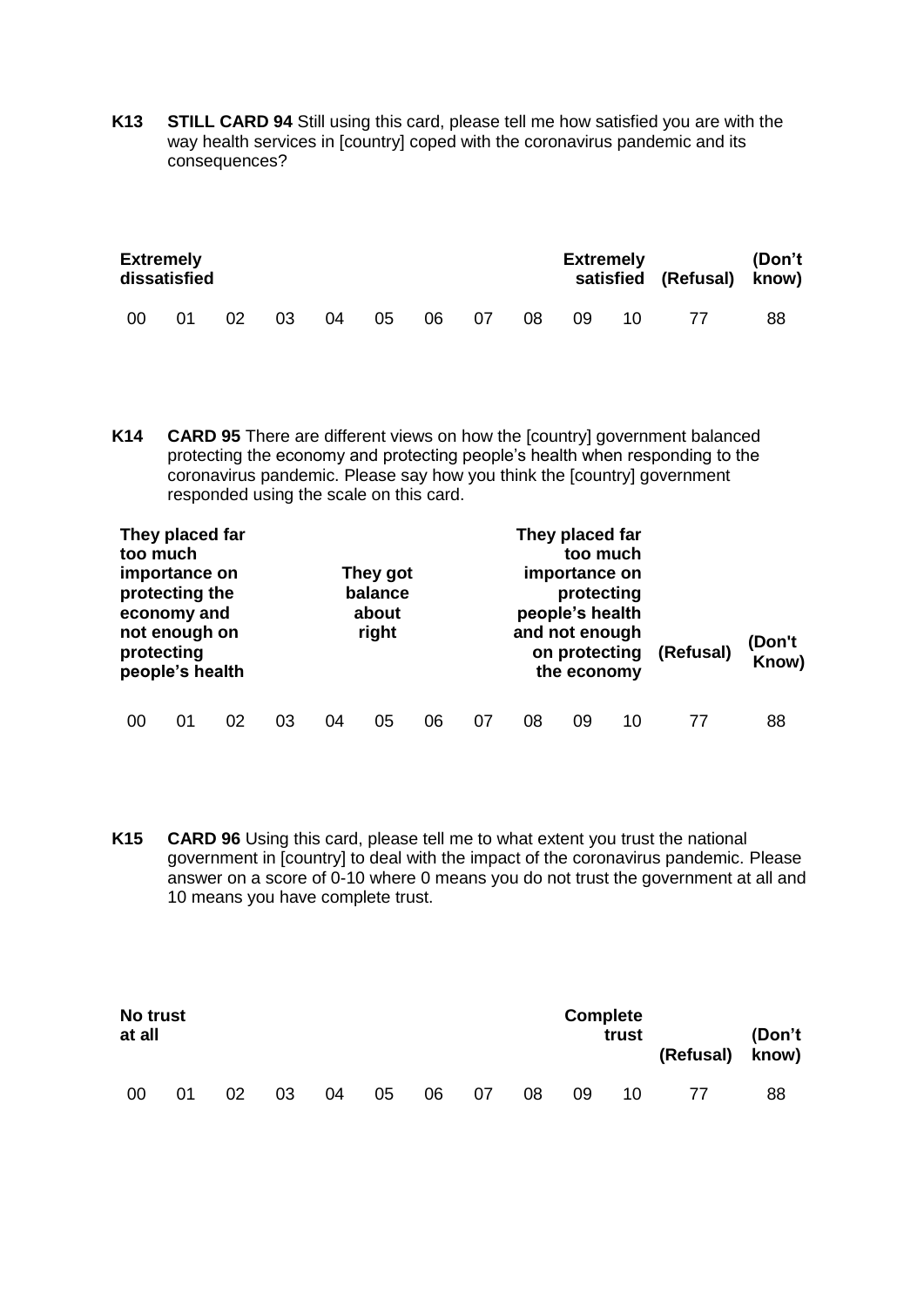**K16 CARD 97** Using this card, please tell me how much you agree or disagree with the following statement.

Coronavirus is the result of deliberate and concealed efforts of some government or organisation

- Agree strongly 1
	- Agree 2
- Neither agree nor disagree 3
	- Disagree 4
	- Disagree strongly 5
		- (Refusal) 7
		- (Don't know) 8

**K17 CARD 98** Have you had coronavirus? Please answer using this card.

- Yes, I tested positive for coronavirus 1
- Yes, I think I had coronavirus but was not tested/did not test positive 2
	- No, I have not had coronavirus 3
		- (Refusal) 7
		- (Don't know) 8

**K18 CARD 99** Has anyone living with you had coronavirus? Please answer using this card.

- Yes, someone living with me tested positive for coronavirus 1
- Yes, I think someone living with me had coronavirus but they were 2 not tested/did not test positive
	- No, no one living with me had coronavirus 3
	- I have not lived with anyone since the start of the pandemic 4
		- (Refusal) 7
		- (Don't know) 8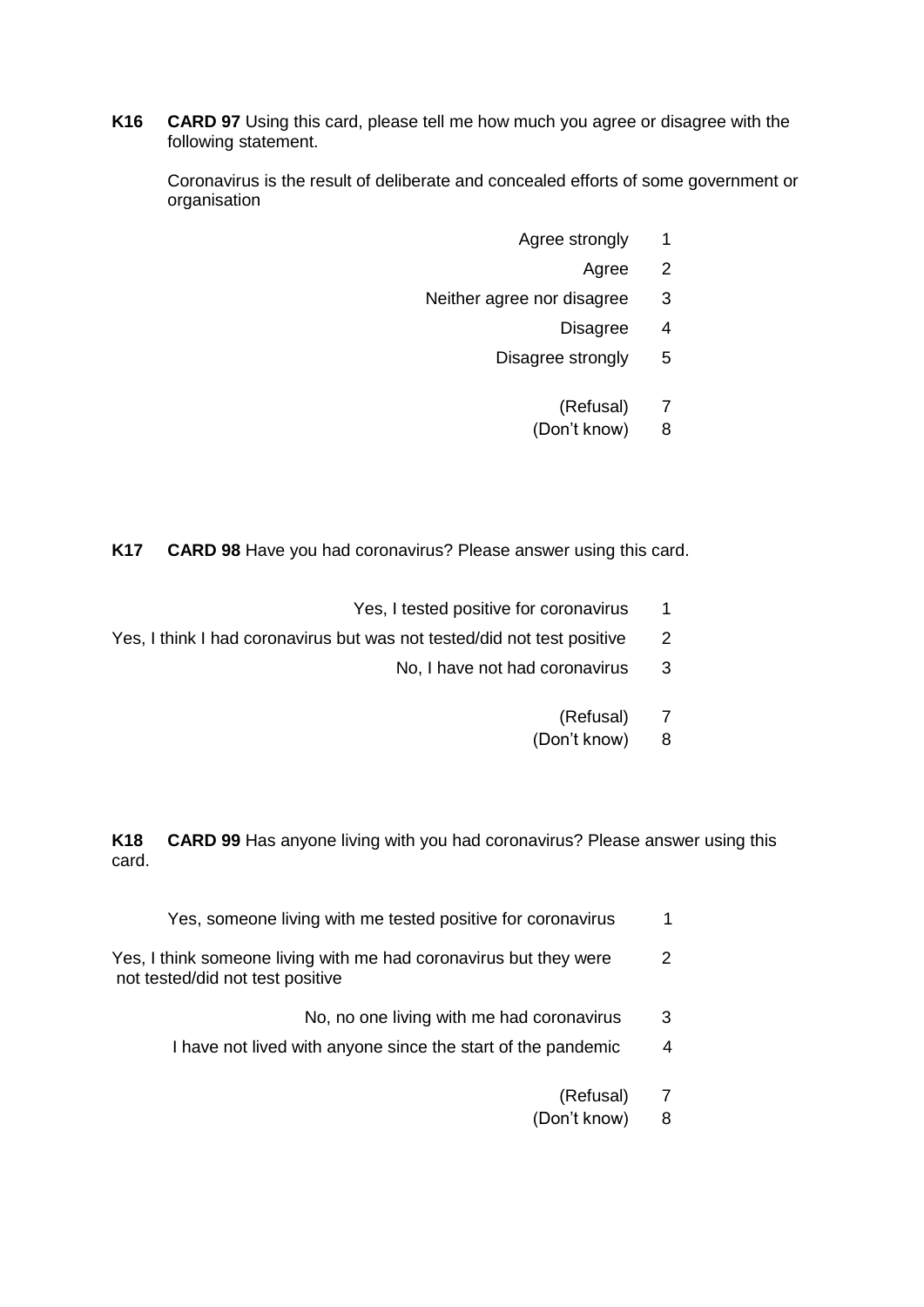## **ASK IF RESPONDENT'S D.O.B IS LATER THAN 1950 AT F3.**

- **K19 CARD 100** Using this card, please tell me if any of the following happened to you as a result of the coronavirus pandemic? Please include anything that has happened at any time since the start of the pandemic, even if it is no longer impacting you. Select all that apply.
	- I was made redundant/lost my job 1
	- The income from my job was reduced 2
		- My working hours were reduced 3
			- I was furloughed $2^2$  4
	- I was forced to take unpaid leave/holiday 5
		- None of these 6
	- I have not been in work at any time since the start of the pandemic 7
		- (Refusal) 77
		- (Don't know) 88

## **ASK ALL K20CHECK INTERVIEWER: IS A CORONAVIRUS VACCINE APPROVED BY THE NATIONAL REGULATORY AUTHORITY AND AVAILABLE TO THE PUBLIC IN [COUNTRY]?**

- Yes 1
	- $N_0$  2

## **ASK IF VACCINE APPROVED AND AVAILABLE TO THE PUBLIC (IF K20CHECK = 1)**

- **K20a** Will you get vaccinated against coronavirus with the vaccine that was approved by the national regulatory authority in [country]?
	- Yes, I will 1
	- Yes, I already have 2
		- $No<sub>3</sub>$
		- (Refusal) 7
		- (Don't know) 8

 $\overline{a}$ 

<sup>2</sup> Furloughed in the sense of still formally employed but either not working or only working part-time whilst some or all of your wages were paid by the government (possibly meaning a reduced pay rate overall).